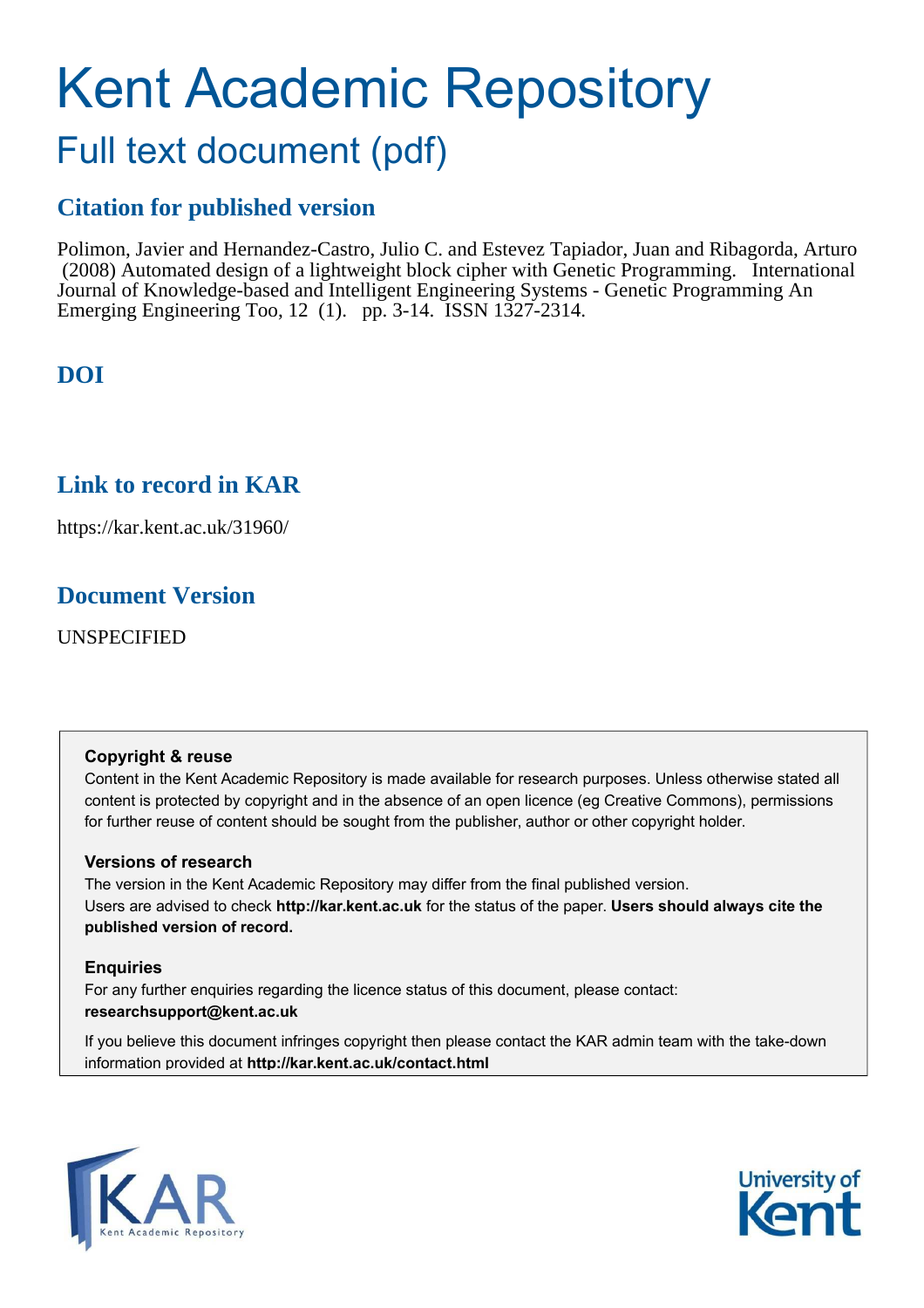International Journal of Knowledge-based and Intelligent Engineering Systems 11 (2007) 1–12 IOS Press

# Automated design of a lightweight block cipher with Genetic Programming

Javier Polimón\*, Julio C. Hernández-Castro, Juan M. Estévez-Tapiador and Arturo Ribagorda *Computer Science Department, Carlos III University of Madrid, 28911 Leganes, Madrid, Spain*

**Abstract.** In this paper, we present a general framework for the automated design of cryptographic block ciphers by using Genetic Programming. We evolve highly nonlinear and extremely efficient functions that can be used as core components of any cryptographic construction. As an example, a new block cipher named Raiden is proposed. We present a preliminary security analysis of our proposal and a comparison in terms of performance with similar block ciphers such as TEA. The results show that automatically-obtained schemes, such as the one presented here, could be competitive both in security and speed.

#### **1. Introduction**

Block ciphers are key components of nearly all cryptographic protocols, and of many security applications. Common usage scenarios abound, because block ciphers are used (together with stream ciphers) whenever a given degree of confidentiality is to be provided. They are a very basic cryptographic primitive, as they could also be used to build or derive hash functions, stream ciphers, pseudorandom number generators and message authentication codes (MACs).

#### *1.1. Overview of the rest of the paper*

The paper is organized as follows. Section 2 introduces some theoretical background about block ciphers, including concepts such as Feistel networks and the avalanche effect, and presents the TEA block cipher. In Section 3 we present the approach used to search for lightweight functions with a nearly optimal degree of avalanche effect. Our results, including the final design of a block cipher, are presented in Section 4. In Section 5 we provide a analysis of our proposal, both in terms of speed and security. Finally, Section 6 concludes the paper presenting our main conclusions and future research directions.

#### **2. Theoretical background**

For completeness and readability, we first introduce some basic concepts and cryptographic constructions that will be extensively used throughout this paper.

<sup>∗</sup>Corresponding author. E-mail: {jpolimon, jcesar, jestevez, arturo}@inf.uc3m.es.

ISSN  $1327-2314/07/1517.00 \n\heartsuit 2007 - 10S$  Press and the authors. All rights reserved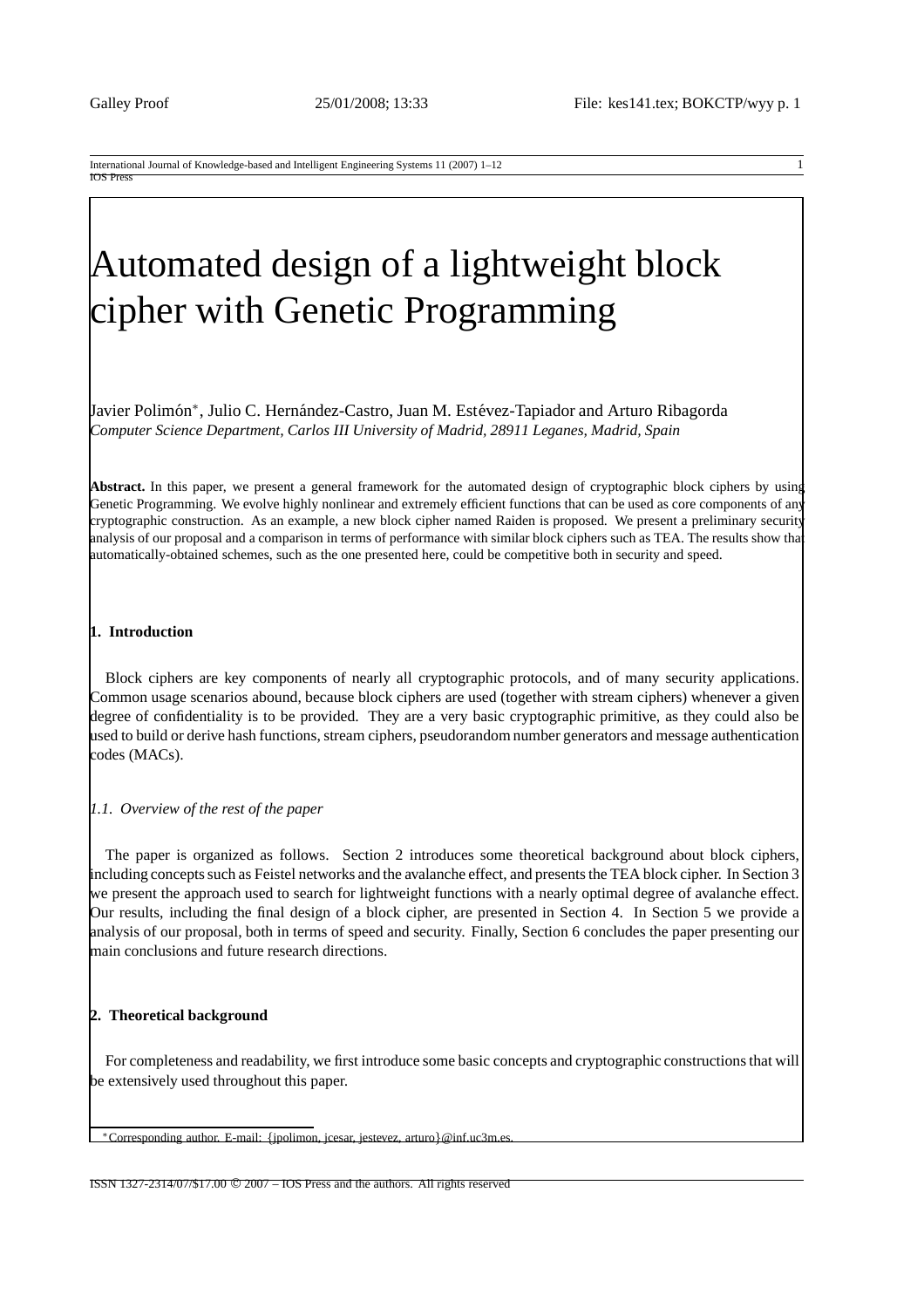#### *2.1. Block-cipher design*

A block cipher consists of two related algorithms, one for encryption, E and another for decryption,  $E^{-1}$ , that operate over two inputs: a data block of size n bits and a key of size k bits, yielding an n-bit output block. For every fixed key k and message M, decryption is the inverse function of encryption, so it should hold:

$$
E_k^{-1}(E_k(M)) = M
$$

For each key k,  $E_k$  should behave as closely as possible to a random permutation (a bijective mapping) over the set of input blocks. Each key selects one permutation among the  $2<sup>n</sup>!$  possibilities. Typical key sizes used in the past have been 40, 56, and 64 bits. Today, 128 bits is normally taken as the minimum key length needed to prevent brute force attacks.

Most block ciphers are constructed by repeatedly applying a simpler function. Ciphers using this approach are known as iterated block ciphers. Each iteration is generally termed a round, and the repeated function is called the round function; Most modern block ciphers use between 8 and 32 rounds.

#### *2.1.1. Feistel networks*

A Feistel network is a general structure invented by IBM cryptographer Horst Feistel, who introduced it in 1973 in the design of the block cipher Lucifer [1]. A large number of modern block ciphers are based on Feistel networks due to several reasons: First, the Feistel structure presents the advantage that encryption and decryption are nearly identical (requiring only a reversal of the key schedule), thus minimizing the size of the code and circuitry required to implement the cryptosystem. Examples of well-known block ciphers based on this structure are: DES [2], FEAL [3], GOST [4], LOKI [5], CAST [6], Blowfish [7], and RC5 [8], among others.

Feistel networks gained much popularity after the adoption of DES as an international standard. As a consequence, they have been extensively studied and some important theoretical results regarding precise bounds for their security have been obtained. In particular, Michael Luby and Charles Rackoff proved [9] that if the round function  $F$  is a cryptographically secure pseudorandom number generator, with  $K_i$  (a parameter derived from the key, usually termed the i-round subkey) used as the seed, then 3 rounds are sufficient to make the block cipher secure, while 4 rounds are sufficient to make the block cipher strongly secure (i.e. secure against chosen-ciphertext attacks). In a similar vein, in [10] the author improves the proven security bounds for random Feistel schemes with 5 rounds, showing that there is no adaptive chosen plaintext/chosen ciphertext attack on then where an attacker with unlimited computer power but limited to m queries can have any success, with m significantly less than  $2<sup>n</sup>$  queries.

In a classical Feistel network half of the bits operate on the other half. As pointed out by Bruce Schneier and John Kelsey [11], there is no inherent reason that this should be so. Later works have generalized and extended this basic structure, but in this preliminary study we shall focus our attention exclusively in the classical Feistel scheme.

#### *2.1.2. Construction details*

One of the fundamental building blocks of a Feistel network is the F-function, usually known as the *round function*. This is a key-dependent mapping of an input block onto a output block:

$$
F: \{0,1\}^{n/2} \times \{0,1\}^{k} \to \{0,1\}^{n/2}
$$

Here, n is the size of the block. Thus, F takes  $n/2$  bits of the block and k bits derived from the key (usually known as the *round subkey*) and produces an output block of length  $n/2$  bits. F should be a highly nonlinear function, and the Feistel construction allows it to be non-invertible.

The general scheme of a Feistel network consists of j rounds in which the same scheme is repeated.  $X_{i-1}$  is the input to the *i*-th round, and the output,  $X_i$ , serves as input for the next one. The basic operation of each round is as follows. The input block at round  $i$  is split into two equal pieces:

$$
L_i = m s b_{n/2}(X_i)
$$
  

$$
R_i = l s b_{n/2}(X_i)
$$

where  $lsb_u(x)$  and  $msb_u(x)$  select the least significant and most significant u bits of x, respectively. In this way,  $X_i = (L_i||R_i)$ . For encryption, the basic computation is the following: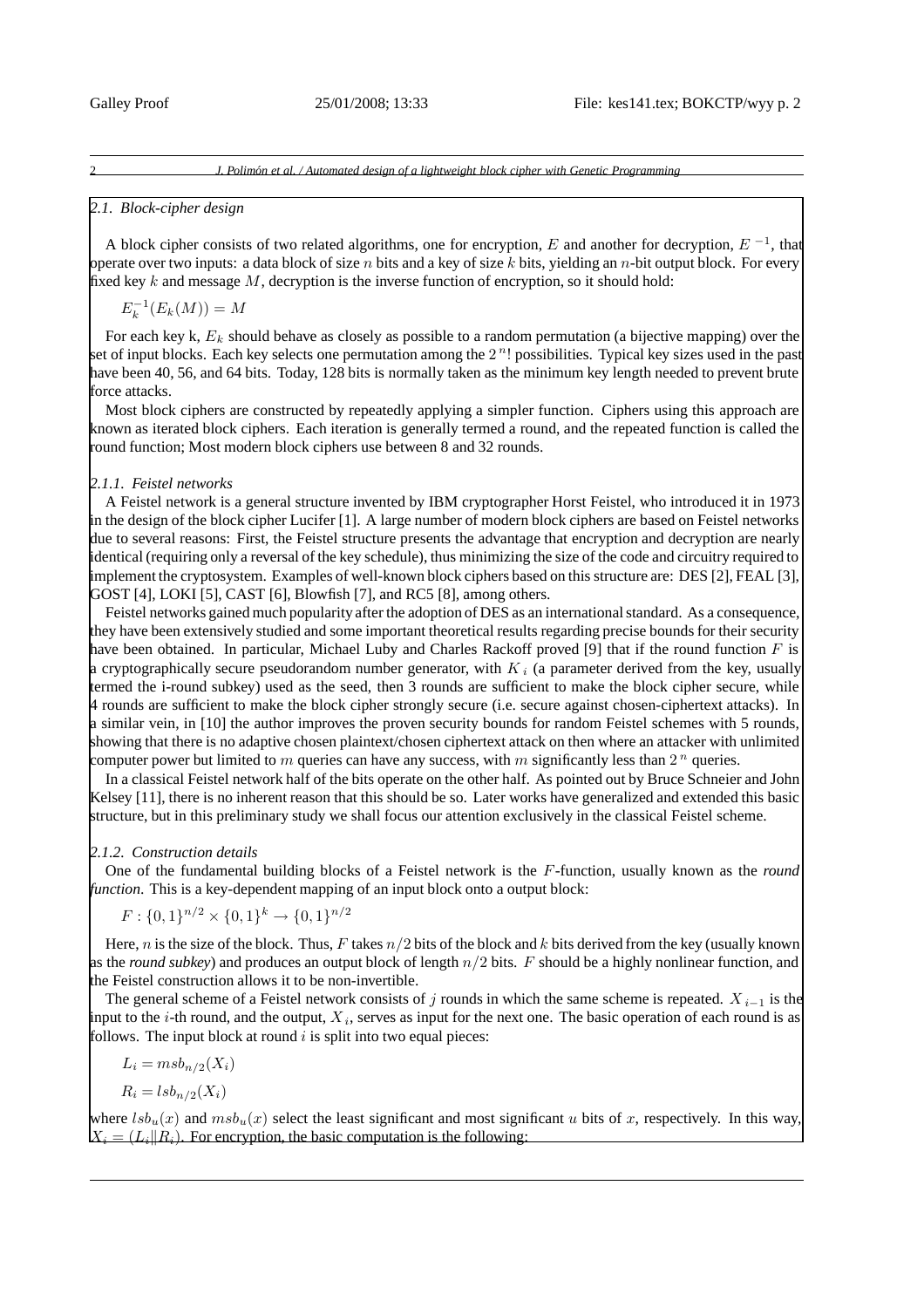$$
L_i = R_{i-1}
$$

$$
R_i = L_{i-1} \oplus F(R_{i-1}, K_i)
$$

where  $\oplus$  indicates modulo-2 addition and  $K_i$  is the subkey for round i. For decryption, the same scheme can be applied to the ciphertext without being necessary to invert the round function  $F$ . The only difference is that the subkeys have to be used in reverse order:

$$
R_{i-1} = L_i
$$

$$
L_{i-1} = R_i \oplus F(L_i, K_i)
$$

The subkeys  $K_i$ ,  $i = 1, \ldots, j$  are obtained from applying a key schedule (also known as key expansion) algorithm to the input key  $K$ .

#### *2.2. Highly-nonlinear functions and the avalanche effect*

The avalanche effect is a mathematical property that tries, to some extent, to abstract the intuitive idea of highnonlinearity: a very small difference in the input should produce a high change in the output, hence an avalanche of changes.

Mathematically,  $F: 2^m \to 2^n$  has the avalanche effect if it holds that:

$$
\forall x, y | H(x, y) = 1, \quad \text{Average}\bigg(H(F(x), F(y))\bigg) = \frac{n}{2}
$$

So if  $F$  is to have the avalanche effect, the Hamming distance between the outputs of a random input vector and one generated by randomly flipping one of the input bits should be, on average,  $n/2$ . That is, a minimum input change (one single bit) produces, on average, the change of half of the output bits.

This definition also tries to abstract the more general concept of output independence from the input. Although it is clear that this independence is impossible to achieve (a given input vector always produces the same output), the ideal round function  $F$  will resemble a perfect random function where inputs and outputs are statistical unrelated. Any such F would have perfect avalanche effect, so it is natural to try to obtain such functions by optimizing the amount of avalanche.

In fact, we will use an even more demanding property that has been called the Strict Avalanche Criterion [12] which, in particular, implies the Avalanche Effect, and that could be mathematically described as:

$$
\forall x, y | H(x, y) = 1, \quad H(F(x), F(y)) \approx B\left(\frac{1}{2}, n\right)
$$

where  $B$  denotes a binomial distribution. It is interesting to note that the previous expression implies the avalanche effect, as the average of a binomial distribution with parameters  $1/2$  and n is exactly  $n/2$ .

Furthermore, the amount of proximity of a given distribution to another (a  $B(1/2, n)$ ) in this case) can be easily measured by means of a  $\chi^2$  goodness-of-fit test.

Having a good degree of avalanche effect is more than a desirable property for many cryptographic primitives. A block cipher or a hash function which does not have a significant avalanche effect makes a poor diffusion of its input, and as a consequence some forms of cryptanalysis can be successfully applied.

In some cases, this fact can be enough to completely break the primitive. For this reason constructing a primitive with a substantial degree of avalanche is a primary design goal.

#### *2.3. TEA and XTEA: Tiny encryption algorithms*

TEA [13] is a block cipher designed by David Wheeler and Roger Needham, of the Cambridge Computer Security Laboratory, and presented at the 1994 Fast Software Encryption Workshop.

TEA follows a Feistel-like scheme that obtains its robustness by combining the use of addition and xor operations to achieve a high degree of nonlinearity. The use of shifts, additionally, makes that key bits are mixed with input bits twice in each round.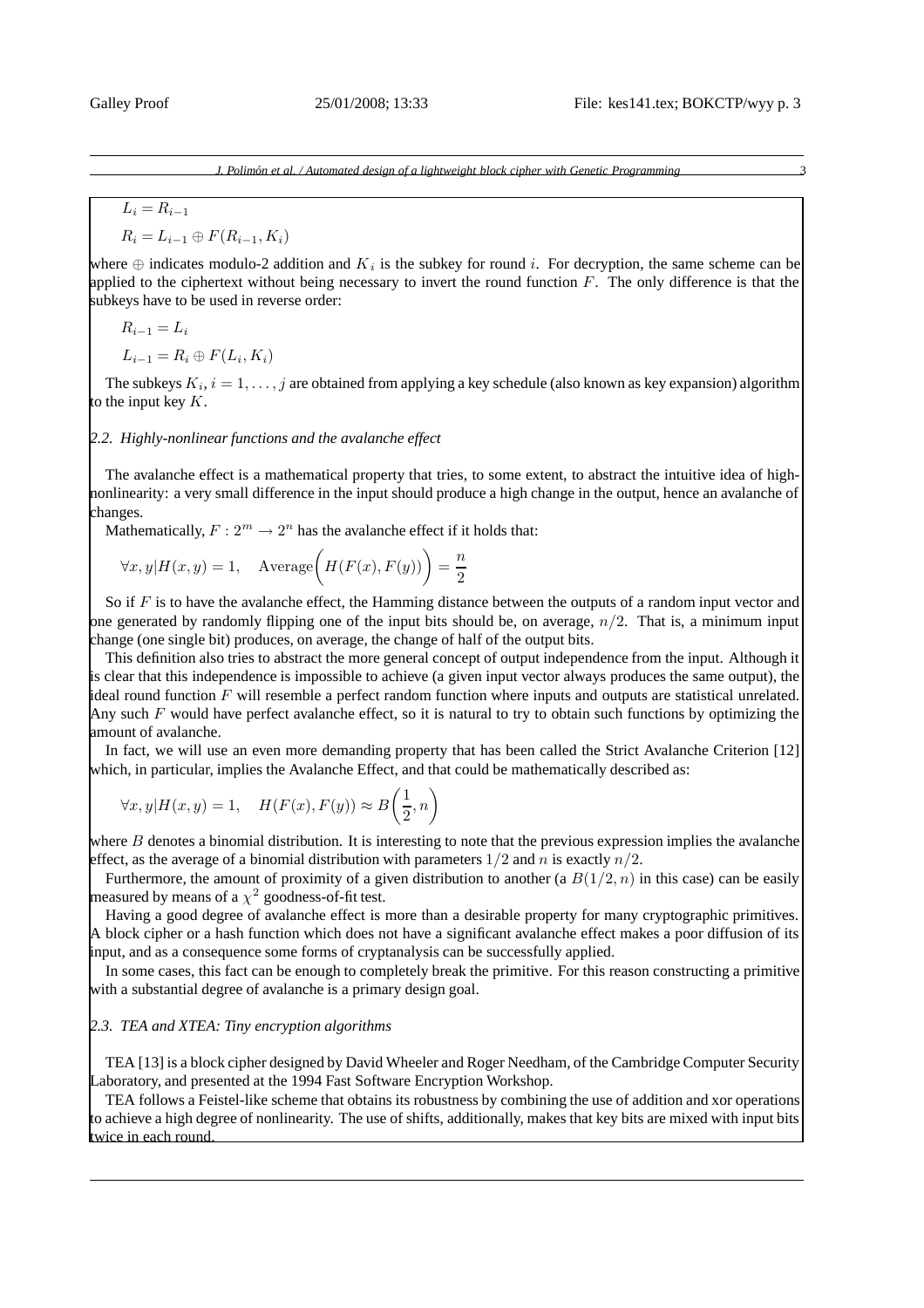}

4 *J. Polimon et al. / Automated design of a lightweight block cipher with Genetic Programming ´*

Every TEA cycle has two rounds, and its authors state that in the worst possible scenario six cycles are needed to ensure that a 1 bit change in the key or input bits generates around 32 changes in the 64 bit output. The authors recommend the use of 32 cycles (thus, 64 rounds) to ensure an adequate security level. TEA operates over 64 bit blocks, with 128 bit keys.

TEA code is extremely simple: It can be written in a few lines and it is even easy to memorize:

```
/************************************************/
/* TEA Block Cipher */
/************************************************/
void encrypt(unsigned long* v, unsigned long* k) {
unsigned long v0=v[0], v1=v[1], sum=0, i;
unsigned long delta=0x9e3779b9;
unsigned long k0=k[0], k1=k[1], k2=k[2], k3=k[3];
for (i=0; i < 32; i++) {
\sin m += delta\cdotv0 \leftarrow ((v1<<4) + k0) \uparrow (v1 + sum) \uparrow ((v1>>5) + k1);v1 = ((v0<<4) + k2) (v0 + sum) ((v0>>5) + k3);}
v[0] = v0; v[1] = v1;
```
It does not use S-boxes nor a complex key-schedule and, in fact, this last feature has turned out to be one of its major weaknesses, becoming a key player in most of the cryptanalytic attacks proposed so far.

The two most important attacks against TEA are:

Related-key attacks: Pointed out by John Kelsey, Bruce Schneier, and David Wagner, in [14].

Existence of equivalent keys: In TEA, every key is equivalent to another three keys. This reduces its effective key size from 128 to 126 bits.

There are, however, more published attacks that, although only applicable to reduced-round versions of the algorithm, cast a doubt on its overall security [15].

At the present time, the cryptographic community has mostly shifted its interest to ciphers with 128 bits of block and key lengths, but for historical reasons, as well as for allowing fair comparisons with the TEA algorithm, we are focusing in this paper on 128 bit keylengths and 64 bit blocks. However, the described method is easily applicable to obtain block ciphers of any block and key length.

In order to solve some of the most important TEA weaknesses, its authors designed a new version called XTEA (eXtended TEA) where the simple TEA key schedule was changed by a more complex one:

```
/************************************************/
/* XTEA Block Cipher */
/************************************************/
void encipher(unsigned int num_rounds, unsigned long* v,
unsigned long* k)
{
unsigned long v0=v[0], v1=v[1], i;
unsigned long sum=0, delta=0x9E3779B9;
for(i=0; i<sub>max</sub> rounds; i++){
  v0 += ((v1 \lt t 4 \land v1 \gt b 5) + v1)^{(\text{sum} + k[\text{sum} 6 3]);sum += delta;
  v1 += ((v0 \le 4 \cap v0 \gg 5) + v0)^{2}(sum + k[sum > 11 & 3]);
  }
v[0]=v0; v[1]=v1;}
```
XTEA, however, has not achieved a success comparable to that of TEA, in part because it is much slower than TEA and because soon after its proposal some additional weaknesses were published. Some results even suggest that it is, in fact, weaker than its predecessor with respect to many attacks [16–18].

TEA has been implemented in a huge number of different programming languages and has been used in many applications: It was the basis of the hash function used in the XBOX (which turned out to be a bad idea), it is widely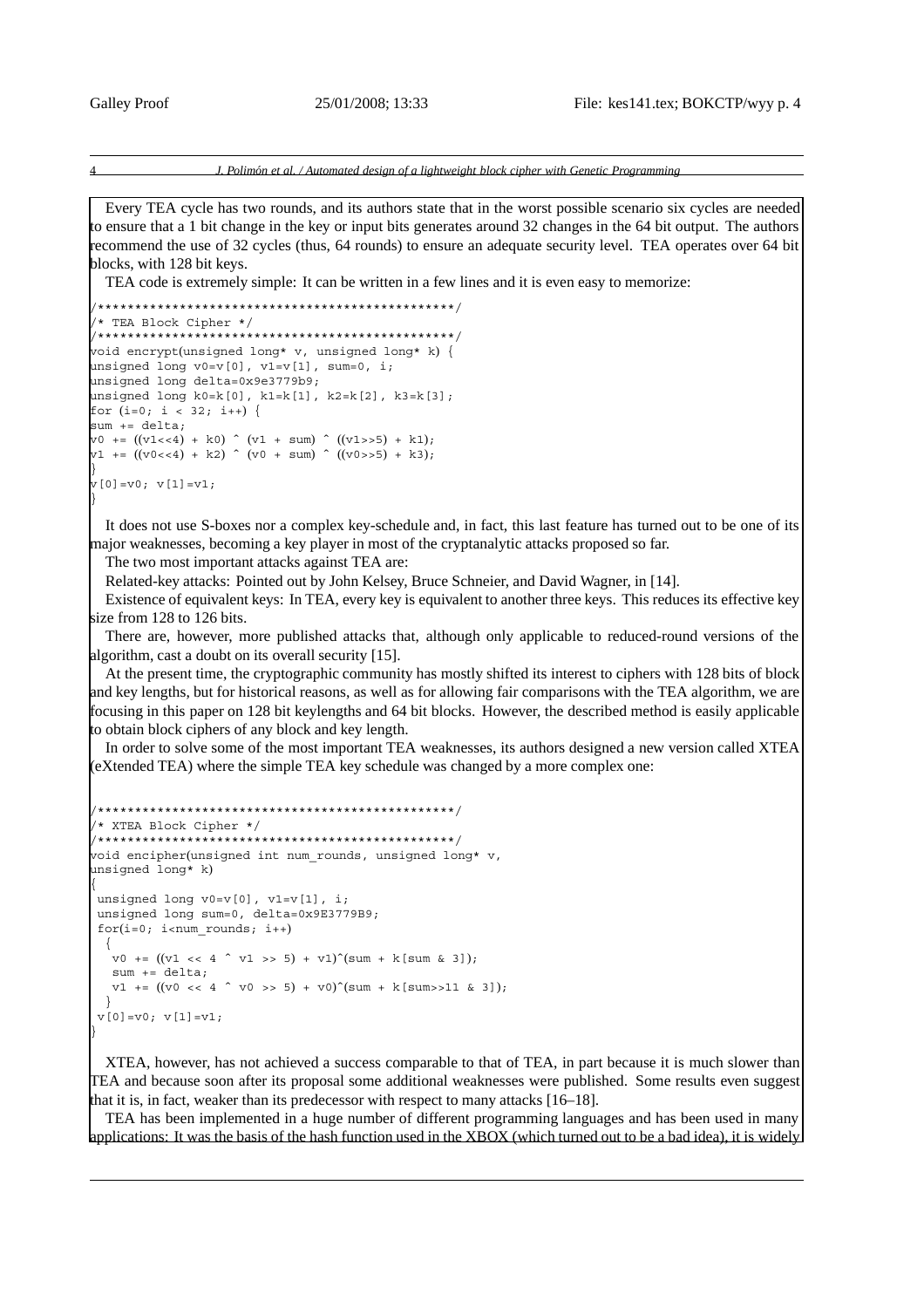used for confidentiality in IRC channels, and also for encryption in PDAs and other mobile devices due to its very high speed and portability.

Its success, specially before the appearance of the two main cryptanalytic attacks, justifies the need for a secure alternative that should enjoy all its main properties (i.e. speed, short code, low gate count, easy to remember and to implement, high portability) but having increased security.

#### **3. Methodology and experimentation issues**

At the core of our work is the idea of designing functions with a (nearly) optimal amount of avalanche effect. These functions can be easily adapted to work as good components of cryptographic constructions, such as the round function or the key schedule algorithm of a block cipher. However, instead of using predesigned structures for such functions, we make use of a general approach to automatically find appropriate constructions: Genetic Programming.

Genetic Programming is a stochastic population-based search method devised in 1992 by John R. Koza [19]. It is inspired by Genetic Algorithms, the main difference with them being the fact that in the latter, chromosomes are used for encoding possible solutions to a problem, while GP evolves whole computer programs. Within the scope of Evolutionary Algorithms, this is the main reason for using GP in this problem: A block cipher is, in essence, a computer program, so its size and structure are not defined in advance. Thus, finding a flexible codification that can fit a GA is a non-trivial task. Genetic Programming, nevertheless, does not impose restrictions to the size or shape of evolved structures. An additional advantage of GP is that some domain knowledge can be injected by selecting the most relevant primitives, whereas other Machine Learning methods use a predefined, static set (neurons in NN, attribute comparisons in ID3, etc.).

GP has three main elements:

- **–** A population of individuals. In this case, the individuals codify computer programs or, alternatively, mathematical functions. They are usually represented as parse trees, made of functions (with arguments), and terminals. The initial population is made of randomly generated individuals.
- **–** A fitness function, which is used to measure the goodness of the given computer program represented by the individual. Usually, this is done by executing the codified function over many different inputs, and analyzing its outputs.
- **–** A set of genetic operators. In GP, the basic operators are reproduction, mutation, and crossover. Reproduction does not change the individual. Mutation changes a function, a terminal, or a complete subtree. The crossover operator exchanges two subtrees from two parent individuals, thereby combining characteristics from both of them into the offspring.

The GP algorithm starts a cycle consisting on fitness evaluation and application of the genetic operators, thus producing consecutive generations of populations of computer programs, until an ending condition is reached (generally, a given number of iterations/evaluations or a global maximum in the fitness function).

In terms of classical search, GP is a kind of beam search, the heuristic being the fitness function. A typical GP implementation has many parameters to adjust, like the size of the population and the maximum number of generations. Additionally, every genetic operator has a given probability of being applied that should be adjusted.

#### *3.1. Experimentation*

We have used the lil-qp genetic programming library [20] as the base for our system Lil-qp provides the core of a GP toolkit, so the user only needs to adjust the parameters to fit his particular problem. In this section, we detail the changes needed in order to configure our system.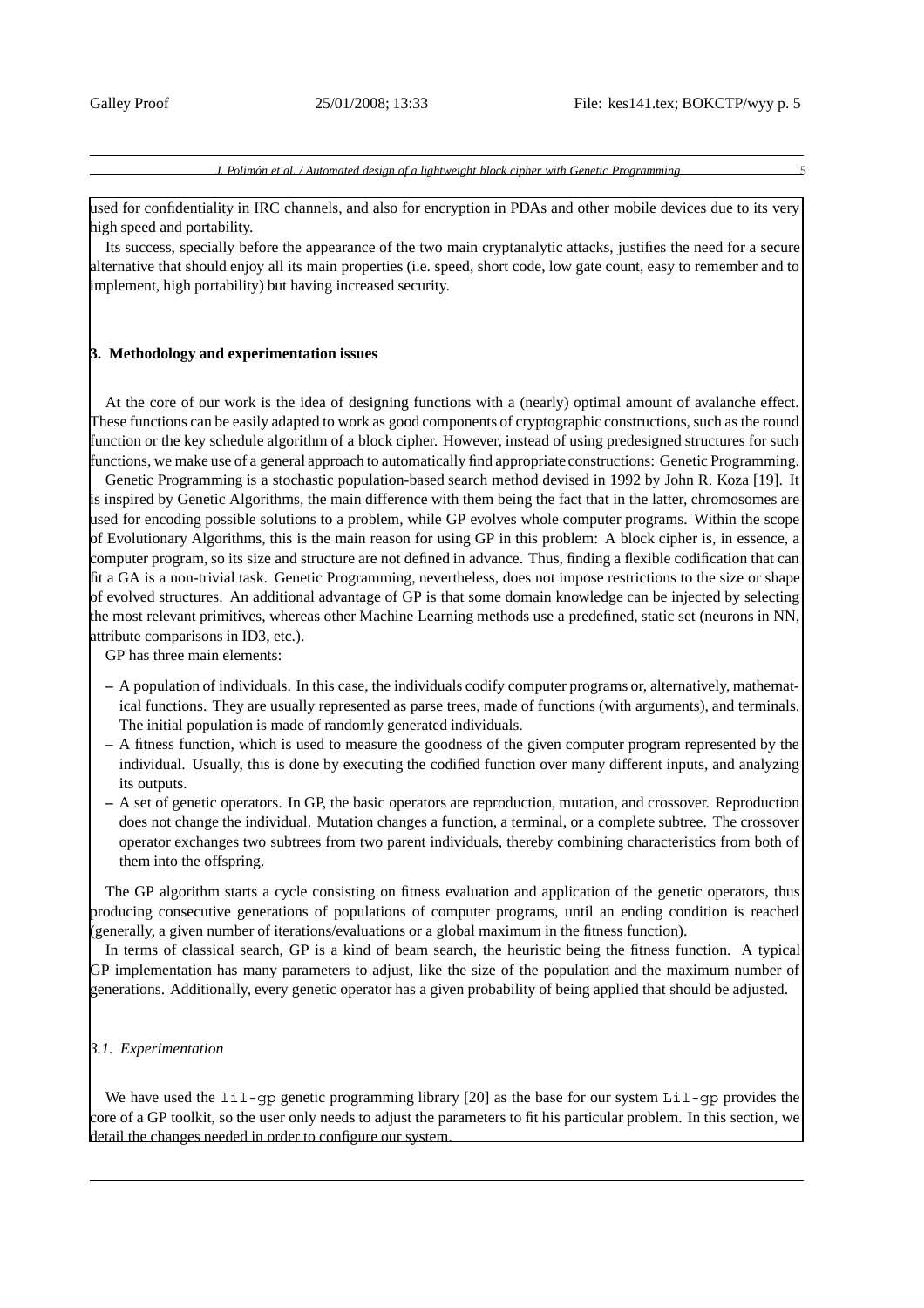#### *3.1.1. Function set*

Firstly, we need to define the set of functions: This is critical for our problem, as they are the building blocks of the algorithms we would obtain. Efficiency being one of the paramount objectives of our approach, it is natural to restrict the set of functions to include only very efficient operations, both easy to implement in hardware and software, such as those included in the TEA round function:

 $y == (z<<4) + a ^ z + sum ^ (z>>5) + b$ 

So the inclusion of the basic binary operations such as **vrotd** (right rotation), **vroti** (left rotation), **xor** (addition mod 2), **or** (bitwise or), **not** (bitwise not), and **and** (bitwise and) are an obvious first step.

Other operators as the sum (sum mod  $2^{32}$ ) are necessary in order to avoid linearity, being itself quite efficient.

We introduced at first the **mult** (multiplication mod  $2^{32}$ ) operator but, although the individuals thus obtained enjoyed a high degree of nonlinearity, they could not compete against the TEA round function in terms of speed. This, however, highly depends on the particular architecture used, so the multiplication of two 32 bit values could cost up to fifty times more than an **xor** or an **and** operation (although this happens in certain platforms, its nearly a worst case: 14 times [21] seems to be a more common value).

After many experiments, we decided to introduce the substraction operator **resta** and to substitute the rotation operators **vrotd**, **vroti** for shift operators **rotd**, **roti** which were much faster and generated individuals of similar nonlinearity.

#### *3.1.2. Terminal set*

The set of terminals in our case is relatively easy to establish provided that we are looking for a block cipher that operates on blocks of 64 bits with keys of 128 bits. Firstly, it is mandatory for the key schedule algorithm to operate with the 128 bits of the key, in our case expressed as four 32-bit integers. Second, the round function should accept as input the 32 bits of the different round subkeys and half the 64-bit input block. Thus, the terminals used by the GP system in this case will be represented, for the round function, by two 32-bit unsigned integers  $a_0$ , and sk; for the key schedule we need four 32-bit integers represented by four 32-bit terminals named  $a_0, a_1, a_2,$  and  $a_3$ .

Finally, we included Ephemeral Random Constants (ERCs) for completing the terminal set. An ERC is a constant value that GP uses to generate better individuals (for a more detailed explanation on ERCs, see [19]). In our problem, ERCs are 32-bits random-values that can be included in the building blocks of the cipher as constants to operate with. The idea behind this operator was to provide a constant value that, independently from the input, could be used by the operators of the function, an idea suggested by [13].

#### *3.1.3. Fitness function*

We have used the same fitness function for the two main tasks to be accomplished for developing a block cipher following the Feistel scheme: finding a key schedule algorithm, and a round function. An additional idea was to make the key schedule more efficient than the round function, but complex and robust enough to avoid simple related-key attacks as those published against ciphers with simple key expansion mechanisms [14]. To achieve this, we used the following fitness function

$$
Fitness = 10^6 / \chi^2
$$

where  $\chi^2$  is calculated as follows:

$$
\chi^2 = \sum_{h=0}^{h=32} \frac{(O_h - E_h)^2}{E_h^2}
$$

and

$$
E_k = 2048 \cdot Pr(B(1/2, 32) = k)
$$

So the fitness of every individual is calculated as follows: First, we use the Mersenne Twister generator [22] to generate an adequate number of 32-bit random values. Those values are assigned to  $(a_0, a_1, \ldots, a_i)$ . The value of our key schedule or round function candidate over this input  $\rho_0$  is stored. Then, we randomly flip one single bit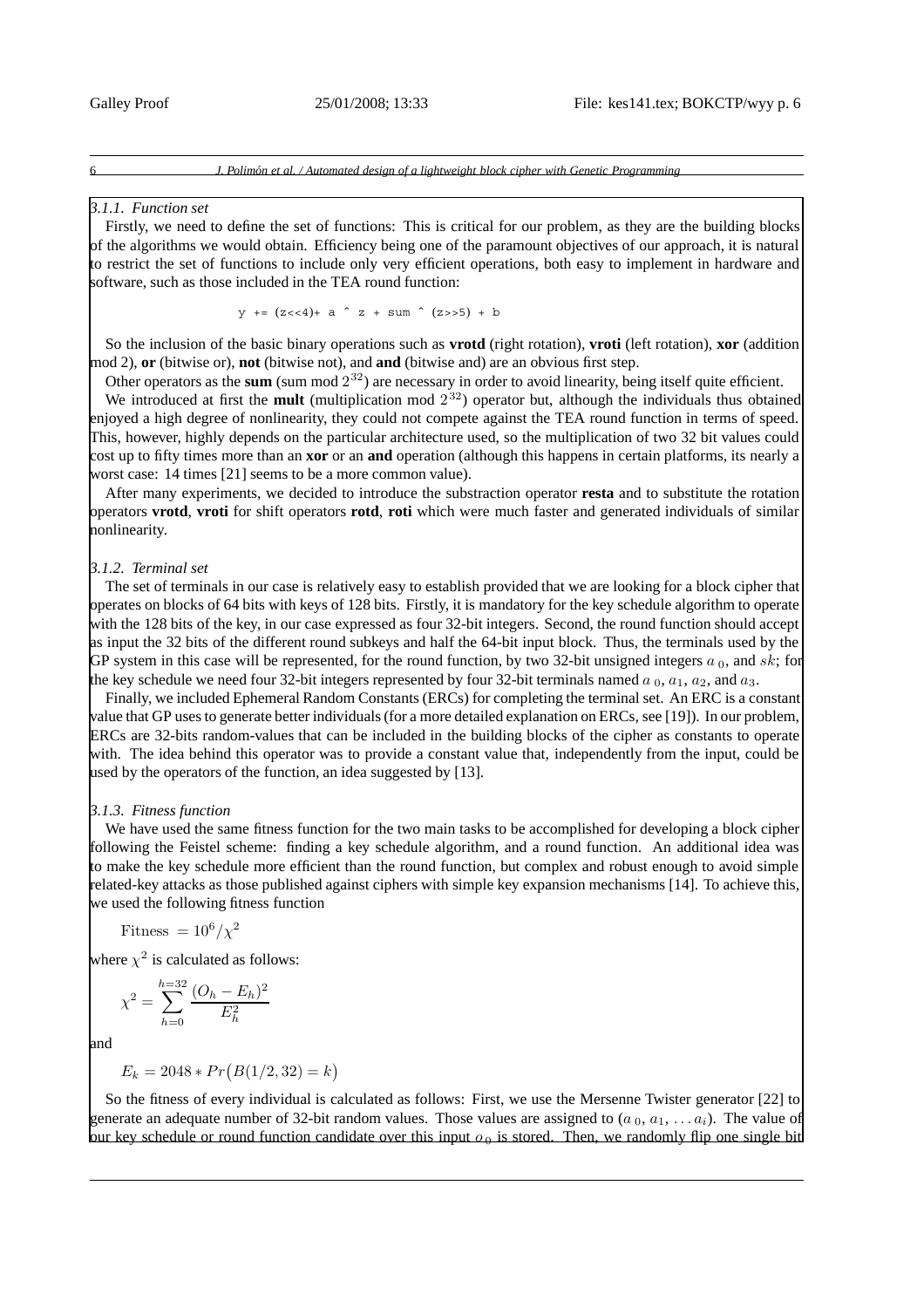| J. Polimón et al. / Automated design of a lightweight block cipher with Genetic Programming |                                                            |      |
|---------------------------------------------------------------------------------------------|------------------------------------------------------------|------|
|                                                                                             | Table 1<br>Average avalanche and execution time comparison |      |
| Function                                                                                    | Average Hamming Value<br>Execution Time (ms.)              |      |
| Raiden Round Function                                                                       | 6.22                                                       | 0.87 |
| <b>TEA Round Function</b>                                                                   | 5.13                                                       | 0.84 |

of one of the input values, and we run the algorithm again, obtaining a new value  $o_1$ . Now, we compute and store the Hamming distance  $H(o_0, o_1)$  between those two output values. This process is repeated a number of times (2048 was experimentally found to be enough to give an adequate precision of the measurement, and quick enough to allow for rapid fitness computation) and each time a Hamming distance among 0 and 32 is obtained and stored. For a perfect Avalanche Effect, the distribution of the Hamming distances should be consistent with the theoretical Bernoulli probability distribution  $B(1/2,32)$ . Therefore, the fitness of each individual is calculated by using the chi-square  $(\chi^2)$  statistic that measures the distance of the observed distribution of the Hamming distances from the theoretical Bernoulli probability distribution B(1/2,32). Thus, our GP system tries to minimize the  $\chi^2$  statistic in order to maximize the expression for the fitness function shown above.

We should note that we are computing the value of the  $\chi^2$  statistic without the commonly used restriction of adding up only the values when  $E_k > 5.0$ , for amplifying the effect of a 'bad' output distribution and, thus, the sensitivity of our measure.

#### *3.1.4. Tree size limitations*

When using genetic programming approaches, it is necessary to put some limits to the depth and/or to the number of nodes the resulting trees could have. We tried various approaches here, both limiting the depth and not limiting the number of nodes, and vice versa. The best results where consistently obtained using the latter option.

As we were interested in a fast key schedule function, we limited the number of nodes to 10. On the other hand, we allowed the round function to use up to 15 nodes to try to assure a high degree of avalanche effect and robustness against differential and lineal cryptanalysis. We did not put a limit (other that the number of nodes itself) to the tree depth. This was a very important step for determining the overall efficiency of the resulting block cipher algorithm. In both cases, each run of the GP system consisted of 5000 generations of a population of 800 individuals, with the crossover probability being 0.8, and 0.2 for reproduction.

#### **4. Results**

The best function  $f_r$  found when searching for a round function algorithm is shown in Fig. 1 in the classic Lisp-like notation provided by lil-gp. This is an algorithm with an avalanche effect of 6.22 (so when randomly flipping one input bit, the 32 bit output changes 6.22 bits, on average). This is a good result, specially when compared with the value associated with TEA's round function which is limited to 5.13, while both have a similar speed.

On the other hand, the tree corresponding to the best individual found when looking for the key schedule ( $f_k$ ) is also depicted in Fig. 1. This key schedule algorithm provokes an avalanche effect of 2.94, which is more than one unit higher than the associated value of the TEA key schedule of 1.83.

#### *4.1. The Raiden block cipher*

These two new functions have been used as the key components of a new block cipher named Raiden.

The result is a classic Feistel network wherein each round operates according to the Feistel structure. Further possibilities will be explored in future works.

The C code including both functions and implementing the full code of the Raiden block cipher is shown below:

```
/************************************************/
 /* Raiden Block Cipher */
    /************************************************/
     raiden(unsigned long *in,unsigned long *res,unsigned long *key)
```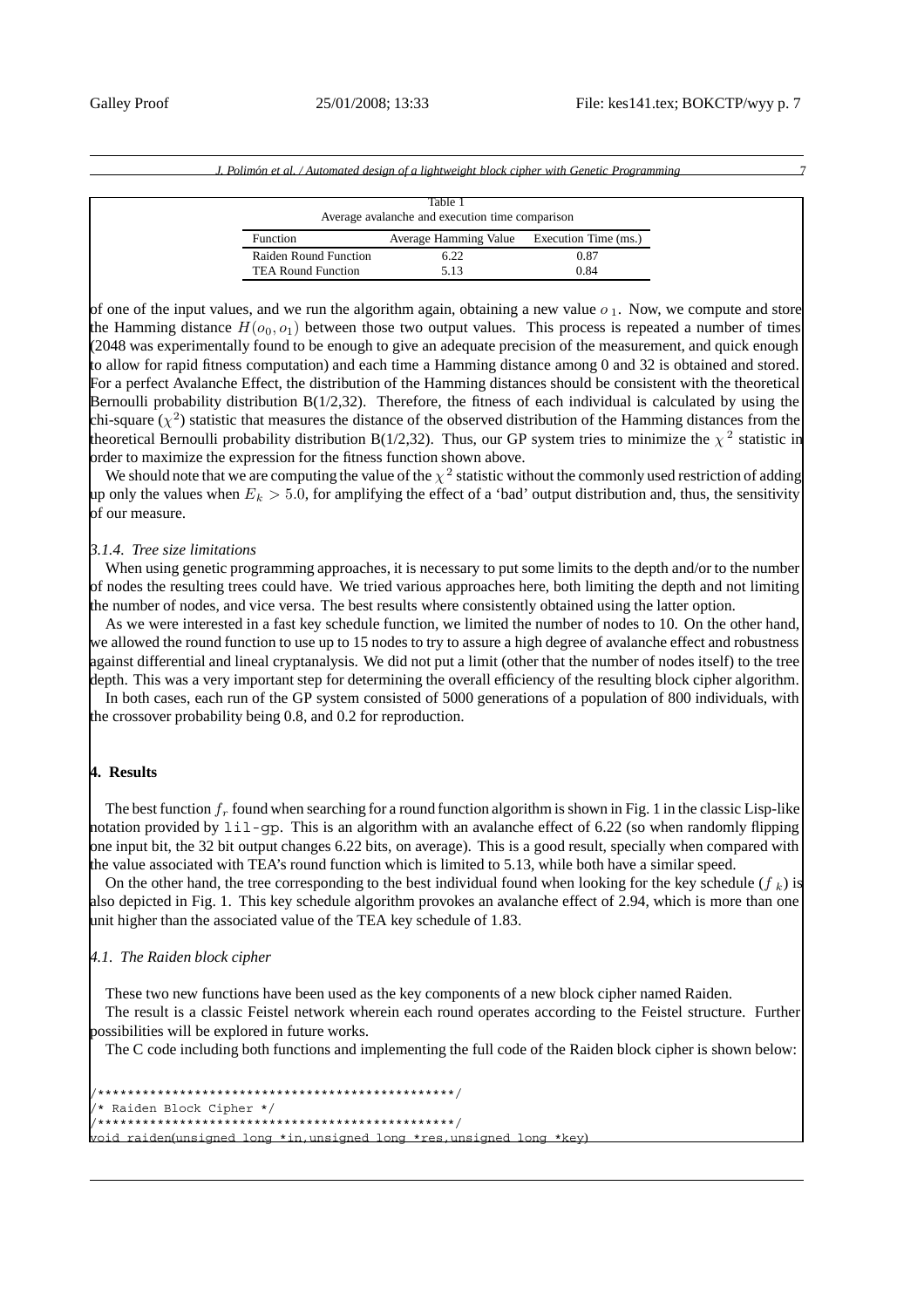8 *J. Polimon et al. / Automated design of a lightweight block cipher with Genetic Programming ´*

| Function $f_r$      | Function $f_k$              |
|---------------------|-----------------------------|
| (sum (sum a0 a1)    | (xor (roti (resta sk a0) 9) |
| (xor (resta a2 a3)) | (xor (resta sk a0)          |
| (roti a0 a2))       | (rotd (sum sk a0) 14))      |

#### Fig. 1. Best individuals found.

```
unsigned long b0=in[0], b1=in[1], i,k[4]=\{key[0], key[1], key[2], key[3]\}, sk;for(i=0; i< 16; i++){
sk=k[i%4]=((k[0]+k[1])+((k[2]-k[3])ˆ(k[0]<<k[2])));
b0 += ((sk+b1)<<9)^{m}((sk-b1)^{m}((sk+b1)>14));b1 += ((sk+b0)<0)<sup>2</sup>((sk-b0)<sup>2</sup>((sk+b0)<0)<sub>2</sub>);
}
res[0]=b0;
res[1]=b1;
```
As the number of rounds is an adjustable parameter, we will use the notation Raiden-R<sub>n</sub> to denote the cipher with n rounds. In our preliminary analysis (see below) Raiden has proven to be strong enough with 8 cycles. However, we strongly recommend using at least 16 cycles (32 rounds) to ensure an adequate security margin.

#### **5. Analysis**

}

We have performed a preliminary analysis of our proposal, both in terms of speed and security. The results are provided in what follows.

#### *5.1. Security*

The repeated mixing of 32-bit addition (which is nonlinear over  $\mathbb{Z}_2$ ) and **xor** (which is nonlinear in  $\mathbb{Z}_{32}$ ), is intended to provide for a good resistance against both differential [**?**] and linear cryptanalysis [**?**].

Additionally, other operations such as rotation, are included to give adequate diffusion by extending changes from high significant bits to low significant bits, and vice versa. All in all, after the proposed 16 cycles, we conjecture that Raiden is secure against both linear and differential cryptanalysis, so that no attacks significantly faster than exhaustive key search exist.

Moreover, the combined use of the proposed operations makes the existence of weaknesses against *Mod n* cryptanalysis highly unlikely, as addition and rotation (two of the most vulnerable operations) are not used alone but together with **xor**, as proposed in [**?**] (authors claim that both **xor** and multiplication mod 2 <sup>32</sup> are very difficult to approximate mod 3) to increase strength against this kind of attack.

A major advantage of not using the multiplication mod  $2^{32}$  operation comes with respect to timing attacks where the input-dependent time used to perform this operation (due to optimizations) could leak some information [**?**]. Other operations that are usually prone to timing attacks and that we have avoided by construction are data-dependent rotations (only fixed-amount rotations are used), and s-box lookups (Raiden doesn't obtain its non-linearity by the use of s-boxes).

Timing attacks will, then, not work against Raiden. For more insights on the subject, the reader should refer to the excellent discussion in [**?**].

Furthermore, the key schedule algorithm has been deliberately chosen to be complex enough to avoid related-key attacks [**?**] to which algorithms with simpler key schedules are prone. The fact that the proposed key schedule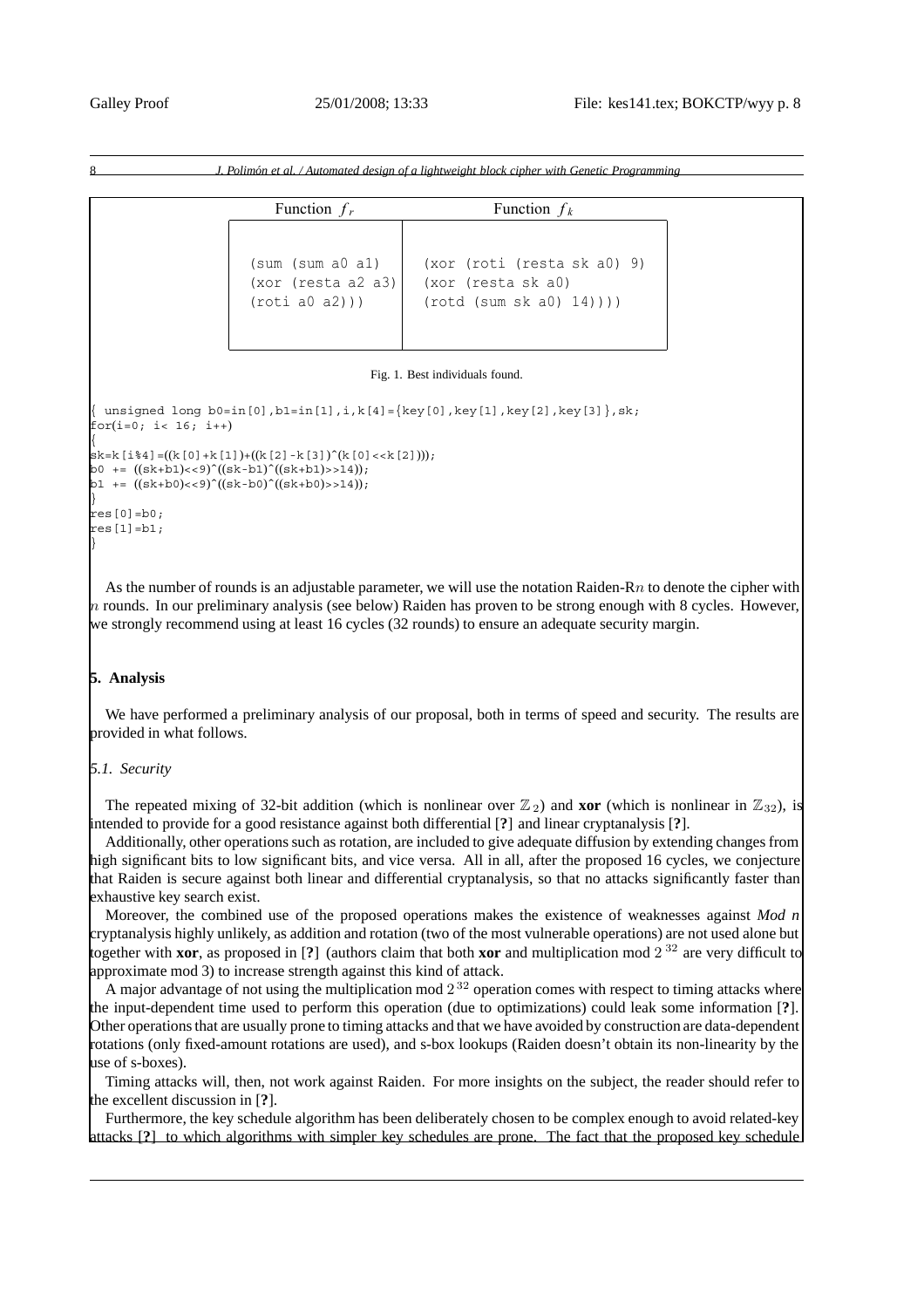|                         |                                                                | Table 2                | Tests results obtained with ENT |                                                |  |
|-------------------------|----------------------------------------------------------------|------------------------|---------------------------------|------------------------------------------------|--|
|                         |                                                                | <b>TEA</b>             |                                 | Raiden                                         |  |
| Entropy                 |                                                                |                        | 7.999994 bits/byte              | 7.999994 bits/byte<br>$0.00\%$                 |  |
| <b>Compression Rate</b> |                                                                | 0.00%                  |                                 |                                                |  |
| $\chi^2$ Statistic      |                                                                | (25%)                  |                                 | $(50\%)$<br>127.5125<br>$(0.01\%)$<br>0.000044 |  |
| Arithmetic Mean         |                                                                | 127.4946               |                                 |                                                |  |
|                         | Monte Carlo $\pi$ estimation<br>Serial correlation coefficient |                        | $(0.01\%)$                      |                                                |  |
|                         |                                                                |                        | 0.000076                        |                                                |  |
|                         | Test                                                           | $p-value(s)$<br>Raiden | <b>TEA</b>                      |                                                |  |
|                         |                                                                | $\Omega$               | $\Omega$                        |                                                |  |
|                         | 2                                                              | $\Omega$               | $\Omega$                        |                                                |  |
|                         | 3                                                              | 0.6295                 | $\theta$                        |                                                |  |
|                         | 4                                                              | 0.6819                 | 0.4251                          |                                                |  |
|                         | 5                                                              | 0.1727                 | 0.6344                          |                                                |  |
|                         | 6                                                              | 0.8949                 | 0.3825                          |                                                |  |
|                         | 7                                                              | 0.6066                 | 0.6524                          |                                                |  |
|                         | 8                                                              | 0.5384                 | 0.3358                          |                                                |  |
|                         | 16                                                             | 0.4253                 | 0.8230                          |                                                |  |
|                         | 32                                                             | 0.4034                 | 0.9637                          |                                                |  |

achieves a high degree of avalanche ensures, to a certain extend, that no trivial input differences will produce output differences that could be used to mount a cryptanalytic attack, and that no equivalent nor weak keys exist.

In particular, and following the advice presented in the *Prudent Rules of Thumb for Key-Schedule Design* section in [**?**], and in the *Designing Strong Key Schedules* section at [**?**] (where authors suggest "[...] we recommend that designers maximize avalanche in the subkeys [...]") we have avoided linearity in the design, and we have additionally avoided the generation of independent round subkeys.

#### *5.2. Statistical properties*

An additional analysis consists in examining the statistical properties of the output over a very low-entropy input. In our case, we have generated a large battery of low-entropy inputs by ANDing and ORing random numbers multiple times. Following this scheme, we have produced a number of files to be used as input for test batteries.

The resulting ciphertext has been analyzed with four batteries of statistical tests, namely ENT [**?**], Diehard [**?**], NIST [**?**] and SEXTON [**?**]. The results obtained are presented in the following Tables.

From this we can conclude that Raiden successfully passes the ENT randomness battery (results shown in Table 1), as all of the obtained statistics are well within the confidence interval that should correspond to a random variable. Additionally, this is confirmed by the fact that TEA obtains similar results to those of Raiden.

In Table 3, we show the overall p-value that Diehards gives after the computation of all its 229 tests. From this we can conclude that Raiden successfully passes the Diehard test battery, as all of the obtained statistics are well within the confidence interval that should correspond to the measure of a random variable, which is approx. (0.05, 0.95). Additionally, this is confirmed by the fact that TEA obtains similar (but slightly worse) results than those of Raiden.

In Table 4, we can observe the results of both Raiden and TEA over the NIST statistical test, where the most meaningful columns are those that show the proportion of tests passed. It is generally considered that if for any test this proportion of successfully passed tests is lower than 0.96, the overall NIST test should be considered as not passed. From that we can conclude that TEA does not pass all the tests (it fails the Runs, Non-periodic Templates and Random. Excursion Variant tests) while Raiden successfully passes them all.

Finally, we will analyze the results obtained over the SEXTON battery of tests presented in Table 5: Here we can observe that the results of Raiden and TEA are even better than those obtained by two well-known ciphers RC-4 and Snow. This test battery comprises 70 different tests, adjusted so not all of them could be passed even by a random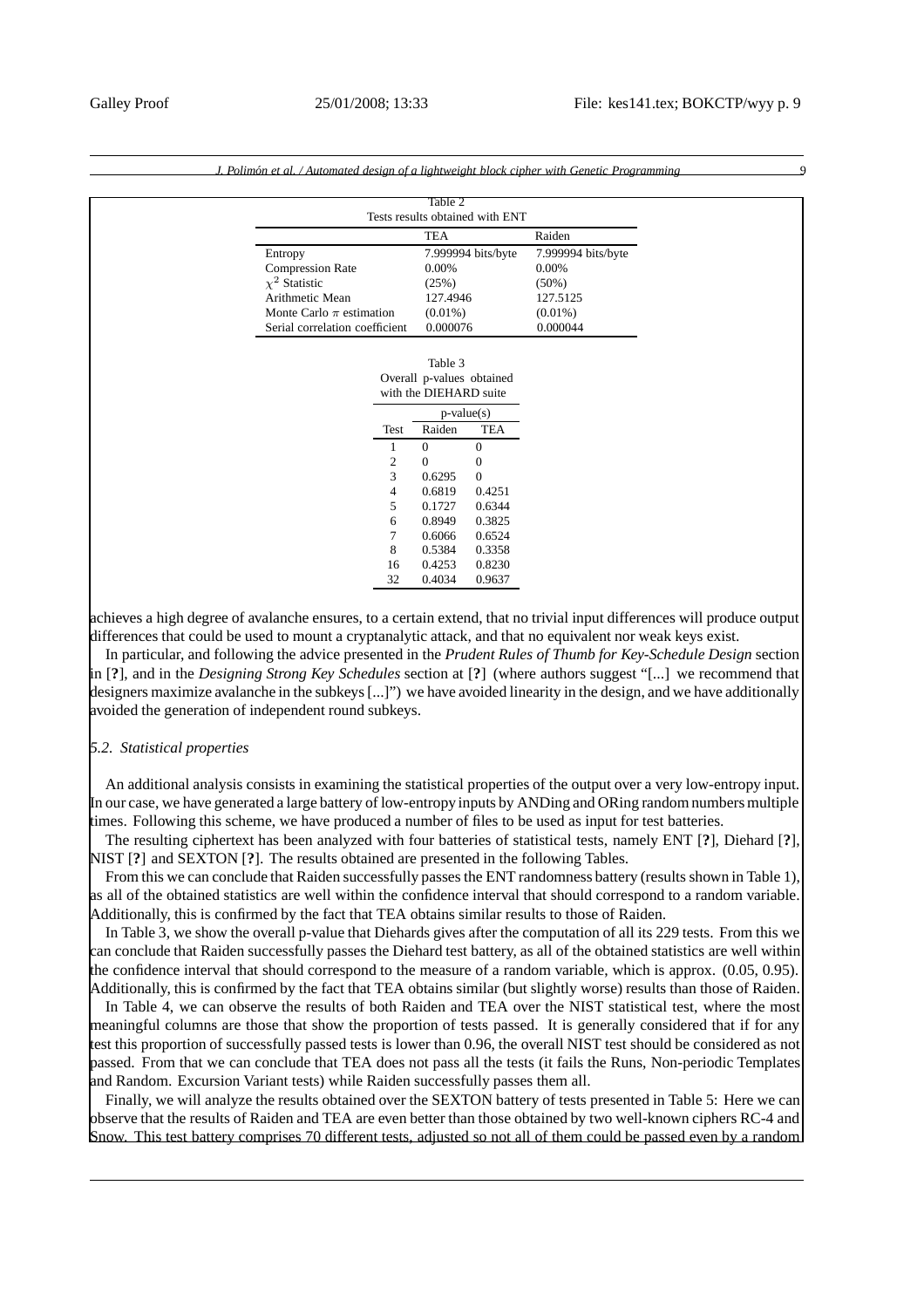|                              |              |                   | Table 4<br>NIST's battery results   |                |                       |                          |  |
|------------------------------|--------------|-------------------|-------------------------------------|----------------|-----------------------|--------------------------|--|
| Test                         |              | Raiden<br>p-value | Raiden<br>proportion                |                | <b>TEA</b><br>p-value | <b>TEA</b><br>proportion |  |
| Frequency                    |              | 0.671             | 1.000                               |                | 0.739                 | 0.969                    |  |
| <b>Block Frequency</b>       |              | 0.350             | 1.000                               |                | 0.804                 | 1.000                    |  |
| <b>Cumulative Sums</b>       |              | 0.732             | 0.969                               |                | 0.736                 | 0.969                    |  |
| Runs                         |              | 0.468             | 1.000                               |                | 0.534                 | 0.937                    |  |
| Longest Run                  |              | 0.253             | 0.969                               |                | 0.299                 | 0.969                    |  |
| Rank                         |              | 0.350             | 0.969                               |                | 0.464                 | 1.000                    |  |
| <b>FFT</b>                   |              | 0.739             | 0.969                               |                | 0.011                 | 0.969                    |  |
| Nonperiodic Templates        |              | 0.213             | 1.000                               |                | 0.299                 | 0.937                    |  |
| <b>Overlapping Templates</b> |              | 0.407             | 1.000                               |                | 0.862                 | 1.000                    |  |
| Universal                    |              | 0.468             | 1.000                               |                | 0.534                 | 1.000                    |  |
| Apen                         |              | 0.804             | 1.000                               |                | 0.804                 | 1.000                    |  |
| <b>Random Excursions</b>     |              | 0.331             | 1.000                               |                | 0.306                 | 1.000                    |  |
| Rand. Ex. Variant            |              | 0.437             | 1.000                               |                | 0.275                 | 0.954                    |  |
| Serial                       |              | 0.581             | 1.000                               |                | 0.602                 | 1.000                    |  |
| <b>Linear Complexity</b>     |              | 0.862             | 1.000                               |                | 0.534                 | 0.969                    |  |
|                              |              |                   | Table 5<br>Sexton's battery results |                |                       |                          |  |
| Result                       | Raiden       | <b>TEA</b>        | RC4                                 | Snow           |                       | Random Variable          |  |
| Passed tests                 | 53           | 53                | 55                                  | 58             |                       | 56                       |  |
| Failed (1 order)             | 16           | 17                | 14                                  | 11             |                       | 12                       |  |
| Failed (2 orders)            | $\mathbf{1}$ | $\mathbf{0}$      | 1                                   | 1              |                       | $\overline{c}$           |  |
| Failed (3 orders)            | $\mathbf{0}$ | $\mathbf{0}$      | 0                                   | $\mathbf{0}$   |                       | $\overline{0}$           |  |
| Failed (4 orders)            | $\mathbf{0}$ | $\Omega$          | $\overline{0}$                      | $\overline{0}$ |                       | $\overline{0}$           |  |

variable. When not passed, the SEXTON test battery observes the amount of the distance to the expected confidence interval, thus assigning different failure "orders". Typical non cryptographic generators usually fail one or more of these tests with 3 and 4 orders of error. Together with the NIST test, the SEXTON test is one of the most stringent test batteries.

Although authors acknowledge that statistical tests are not very meaningful, and do not pretend to prove the security of any cryptographic primitive by showing that its output (even over very low-entropy inputs) passes a number of batteries of tests, we believe that these results are useful to show that no trivial weaknesses exist in the proposed constructions nor in their implementations, so they deserve the scrutiny of the academic community.

#### **6. Conclusions and future work**

The results described in this paper show that paradigms such as Genetic Programming can be successfully applied to design competitive (in terms of security and speed) cryptographic primitives. In this respect Raiden, which has proven to be even better than TEA in some tests, can be thought as an instance of an entire family of designs. In particular, different proposals could have been obtained by repeating the experimentation.

We believe that the proposed scheme incorporates robustness against most of the currently-known attacks by construction. However, further work has to be done before considering these new cryptographic primitive as secure enough.

We do not pretend to prove any kind of security properties just by analyzing the results of a battery of statistical tests (even if they include very stringent tests over very low-entropy inputs). However, we believe that these results show that no trivial weaknesses exist in the proposed constructions nor in their implementations, so they deserve the scrutiny of the academic community.

From the authors' point of view, the possibility of automatically obtaining cryptographic primitives could have interesting additional implications (to fields like Governmental policies on Cryptography, Controls on Cryptographic Research and Export, etc.) which should be tackled by future works.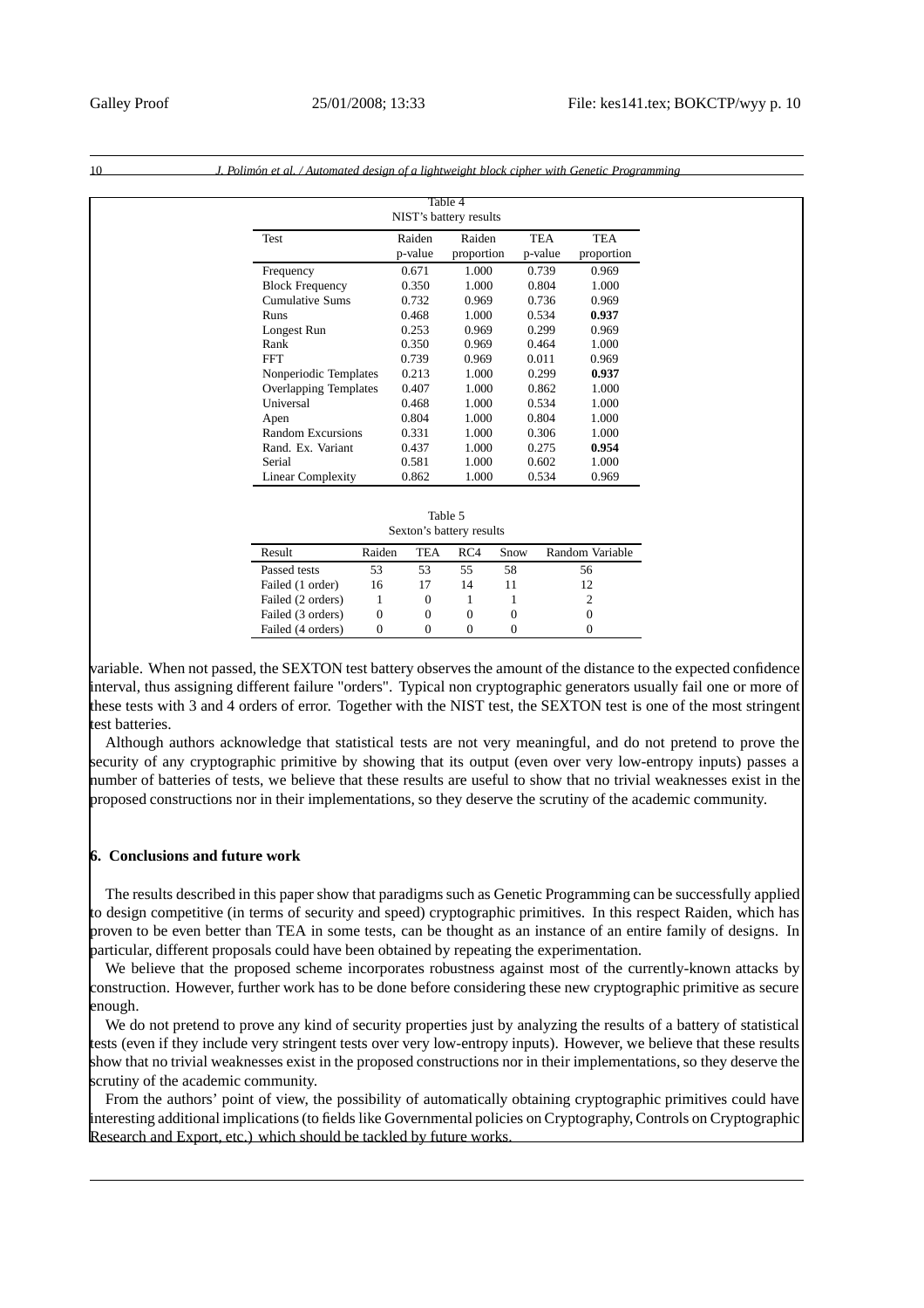#### **7. Raiden decryption routine C code**

```
void raiden-decypher(unsigned long *data, unsigned long
*res, unsigned long *key)
{ unsigned long b0=data[0],b1=data[1],i, k[4]={key[0],key[1],key[2],key[3]}, keys[16];
for(i=0; i<16; i++) {
//Round subkeys computation
 k[i\$4]=((k[0]+k[1])+((k[2]+k[3])^(k[0]<<k[2])));
keys[i]=k[i*4];}
for(i=16; i!=-1; i--) {
//Round subkeys are applied in reverse order
b1 -= ((keys[i]+b0)<<9)^*((keys[i]-b0)^*((keys[i]+b0)>>14));b0 -= ((keys[i]+b1)<<9)^{((keys[i]-b1)^{((keys[i]+b1)>>14)});}
```
 $res[0] = b0; res[1] = b1;$ 

#### **References**

- [1] H. Feistel, Cryptography and Computer Privacy, *Scientific American* **228**(5) (May 1973), 15–23.
- [2] National Bureau of Standards, NBS FIPS PUB 46, Data Encryption Standard National Bureau of Standards, US Department of Commerce, Jan 1977.
- [3] A. Shimizu and S. Miyaguchi, "Fast Data Encipherment Algorithm FEAL" in: *Advances in Cryptology EUROCRYPT '87*, Lecture Notes in Computer Science, (Vol. 304), Springer-Verlag, 1988, pp. 267–278.
- [4] GOST, Gosudarstvennyi Standard 28147-89, "Cryptographic Protection for Data Processing Systems", Government Committee of the USSR for Standards, 1989.
- [5] L. Brown, M. Kwan, J. Pieprzyk and J. Seberry, Improving Resistance to Differential Cryptanalysis and the Redesign of LOKI, in: *Advances in Cryptology – ASIACRYPT '91*, Lecture Notes in Computer Science, Vol. 739, Springer-Verlag, 1993, pp. 36–50.
- [6] C.M. Adams and S.E. Tavares, "Designing S-boxes for Ciphers Resistant to Differential Cryptanalysis" in: *Proceedings of the 3rd Symposium on State and Progress of Research in Cryptography*, Rome, Italy, 15–16 Feb. 1993, pp. 181–190.
- [7] B. Schneier, "Applied Cryptography, Second Edition" John Wiley & Sons, 1996.
- [8] R.L. Rivest, "The RC5 Encryption Algorithm" in: *Fast Software Encryption, Second International Workshop Proceedings*, Lecture Notes in Computer Science, Vol. 1008, Springer-Verlag, 1995, pp. 86–96.
- [9] M. Luby and C. Rackoff, "How to Construct Pseudorandom Permutations and Pseudorandom Functions", *SIAM Journal on Computing* **17** (1988), 373–386.
- [10] Jacques Patarin. "On Linear Systems of Equations with Distinct Variables and Small Block Size". Proceedings of the ICISC 2005, 299–321. [11] B. Schneier and J. Kelsey, "Unbalanced Feistel Networks and Block-Cipher Design" in: *Fast Software Encryption, Third International*
- *Workshop Proceedings*, Lecture Notes in Computer Science, Springer-Verlag, 1996, pp. 121–144. [12] R. Forre, "The strict avalanche criterion: spectral properties of boolean functions and an extended definition" in: ´ *CRYPTO 88*, Lecture
- Notes in Computer Science, Springer-Verlag New York, Inc., 1990, pp. 450–468.
- [13] David J. Wheeler and Roger M. Needham, TEA, a tiny encryption algorithm, in: *Fast Software Encryption: Second International Workshop*, (vol. 1008) of Lecture Notes in Computer Science, Bart Preneel, ed., 1994, pp. 363–366.
- [14] J. Kelsey, B. Schneier and D. Wagner, Related-Key Cryptanalysis of 3-WAY, Biham-DES,CAST, DES-X, NewDES, RC2, and TEA, in: *Proceedings of the ICICS 97 Conference. Lecture Notes in Computer Science*, (Vol. 1334), Springer-Verlag, 1997, pp. 233–246.
- [15] Vikram Reddy Andem, A Cryptanalysis of the Tiny Encryption Algorithm, Masters thesis, The University of Alabama, Tuscaloosa, 2003. Deukjo Hong, Youngdai Ko, Donghoon Chang, Wonil Lee and Jongin Lim, "Differential cryptanalysis of XTEA" Technical Repor TR0313, Center for the Information Security and Technologies (CIST), Seoul, Korea, 2003.
- [17] Dukjae Moon, Kyungdeok Hwang, Wonil Lee, Sangjin Lee and Jongin Lim, "Impossible differential cryptanalysis of reduced round XTEA and TEA", *Lecture Notes in Computer Science* **2365** (2002), 49–60. ISSN 0302-9743.
- [18] Youngdai Ko, Seokhie Hong, Wonil Lee, Sangjin Lee and Jongin Lim, Related key differential attacks on 26 rounds of XTEA and full rounds of GOST, In Proceedings of FSE '04, Lecture Notes in Computer Science, Springer-Verlag, 2004.
- [19] J.R. Koza, *Genetic Programming: On the Programming of Computers by Means of Natural Selection*, MIT Press, Cambridge, MA, USA, 1992.
- [20] The lil-gp genetic programming system is available at: http://garage.cps.msu.edu/software/lil-gp/lilgpindex.html.
- [21] G. Hinton, D. Sager, M. Upton, D. Boggs, D. Carmean, A. Kyker and P. Roussel, "The microarchitecture of the pentium 4 processor" in *Intel Technology Journal*, Q1 2001.
- [22] M. Matsumoto and T. Nishimura, Mersenne Twister: A 623-dimensionally equidistributed uniform pseudorandom number generator, *ACM Trans. on Modeling and Computer Simulation* **8**(1) (January, 1998), 3–30.
- [23] E. Biham and A. Shamir, Differential cryptanalysis of the data encryption standard, *Proc. Advances in Cryptology* (*EUROCRYPT '98*), LNCS (Vol. 1403), 1998, pp. 85–99.